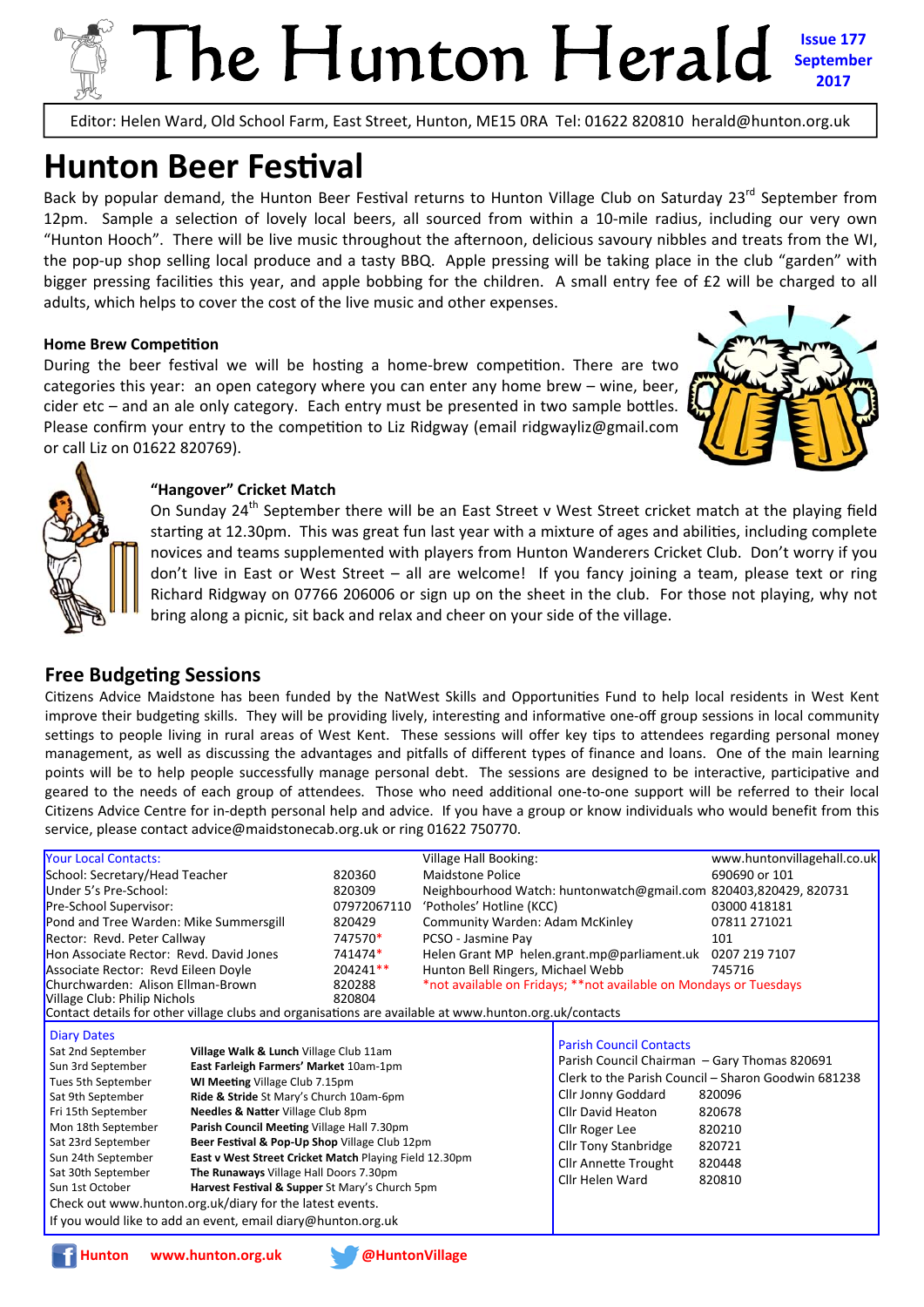## **Pastoral Letter**

I was born in the mid-1950s and during a career in IT saw the transition from computers that filled basements to the desktop personal computer. I was involved in making that happen in the company I worked for in the 1980s and loved it. I embrace technology, believing it to simply be a tool which is neutral and the good and bad of it coming from how it is used. I've held on to that view, but it is very shaky now. Further developments saw the introduction of the internet (I was privileged to see an early version before it was made public) and the rapid miniaturisation of electronics which have resulted in the smartphone and tablet. I have welcomed all of this with enthusiasm. As somebody who likes being informed, I also enjoyed the availability of news at the touch of a button, and signed up for social media with relish, not being an avid "poster" but an avid feed reader. I also loved the immediacy of the medium, knowing what world leaders were saying before it made the mainstream media. These last six months, or maybe longer, have caused me a great deal of angst, however. The stuff I read (making a conscious effort to follow those with whom I disagree as well as agree for balance) has become more personal, more pointed, more sarcastic, more nasty, more intolerant of other's perspectives, more insulting, more...dispiriting I suppose. It also made me feel powerless – all these people to whom I am exposed will not be influenced by me (and often just escalate the offensive remarks if challenged) and I turned to prayer. I was reminded of this, from the Bible: "Do not let any unwholesome talk come out of your mouths, but only what is helpful for building others up according to their needs, that it may benefit those who listen", and, "Finally, brothers and sisters, whatever is true, whatever is noble, whatever is right, whatever is pure, whatever is lovely, whatever is admirable – if anything is excellent or praiseworthy – think about such things…And the God of peace will be with you." (Ephesians 4:29 and Philippians 4:8- 9)

So, the social media is off, at least for a season, whilst I follow that advice from St. Paul and seek to ponder the pure and noble things of life.

*Many blessings, Peter*

## **Pantomime 2018: 12th–14th March**

A call for everyone who would like to be involved in the Hunton Pantomime - Robin Hood - in 2018. From youngsters to anyone who is not quite so young. Aladdin in 2016 was a brilliant panto and the next one will be even better.

There are parts for everyone who would like to be involved, but you have to let us know now, so Sharon can write you in!!!! And she is very good at that. We also need backstage crew. There is so much involved in putting on a production - computer whiz kids who can organise musical numbers, sound effects, lighting - we have an amazing person who can do most of it but needs help to produce it all. So if you want to get involved with lighting and sound, here is your chance.

All the jobs to make the pantomime need to be filled - actors, set design and painting, costumes, stage management and props, ticket sales, front of house on the performance days, bar (Friends of St Mary's) etc. We will be holding a read through in late October for anyone who would like to participate on stage. Back up crew is so important, we need you. No back up - no panto! So please contact by email (if you haven't already) Sue suepinks@icloud.com, Sharon sharonwinter1975@live.com or Cassie cassie.lato@virgin.net or phone Sue on 01622 820709.

## **Friends of Kent Churches Ride & Stride Day - Saturday 9th September – 10am to 6pm**

Would you like to help raise funds for our church by spending some time walking or riding between local churches? If so, you can download a sponsorship form from friendsofkentchurches.co.uk/wp-content/uploads/2017-Churches-Visited.pdf and learn more about this event from friendsofkentchurches.co.uk/ride-and-stride.

Briefly, the Friends of Kent Churches was set up in 1949 in response to the poor state of repair of Kent's churches at that time. It has raised funds by various means including the annual Ride & Stride Day when anyone is welcome to raise sponsorship money by riding a bike, or horse, or walking between churches. Half the sponsorship money goes straight back to the church nominated by participants and half goes to the Friends of Kent Churches. Through the Ride & Stride and generous donations and legacies, Kent's churches have benefited by over £2 million in the last ten years. Our own St Mary's Church benefitted from a grant towards the refurbishment of our ancient entrance door.

If you do not have the time to take part in the event then perhaps you can give up an hour to help check people in at church. Please contact Alison on 01622 820288 or text her on 07860 468321 or email hear.alison.here@gmail.com

## **Friends of St Mary's Train Day**

The Friends of St Mary's thank Lawrence and Sue Martin for organising a truly wonderful Train Day at the end of July. Over 150 villagers and friends enjoyed an afternoon of great fun, excellent tea and glorious sunshine. With eight steam engines and numerous coaches, everyone enjoyed a number of trips around the five-acre layout. The photographers had a field day and clearly the train drivers and engineers also enjoyed themselves. Very well done to the Wayside Light Railway, a remarkable local railway!

## **East Farleigh Farmers' Market**

The August Farmers' Market suffered a few problems with several stallholders unable to attend due to last minute emergencies. We welcomed Communigrow, a charity from East Malling who brought along a selection of their produce including squashes, beans, potatoes, onions and beetroot. We hope they will be able to join us at least for the next two months while we have no regular greengrocery stall. The volunteers were delighted to sell about £30 worth of produce to our customers! The market recently donated £80 from the June market to Maidstone Red Cross, which will be used to support local projects.

The September market will be held on Sunday 3<sup>rd</sup> from 10am to 1pm. More stalls will be in attendance, but Le Berger French Delicatessen will be on holiday. Low Wood Nursery will be back with their wonderful range of plants and shrubs, as will Marianne's Kitchen offering delicious homemade tarts, quiches and almond croissants. Treat yourself to a full English brunch in the kitchen for just £4.50, or coffee and cake as an alternative treat!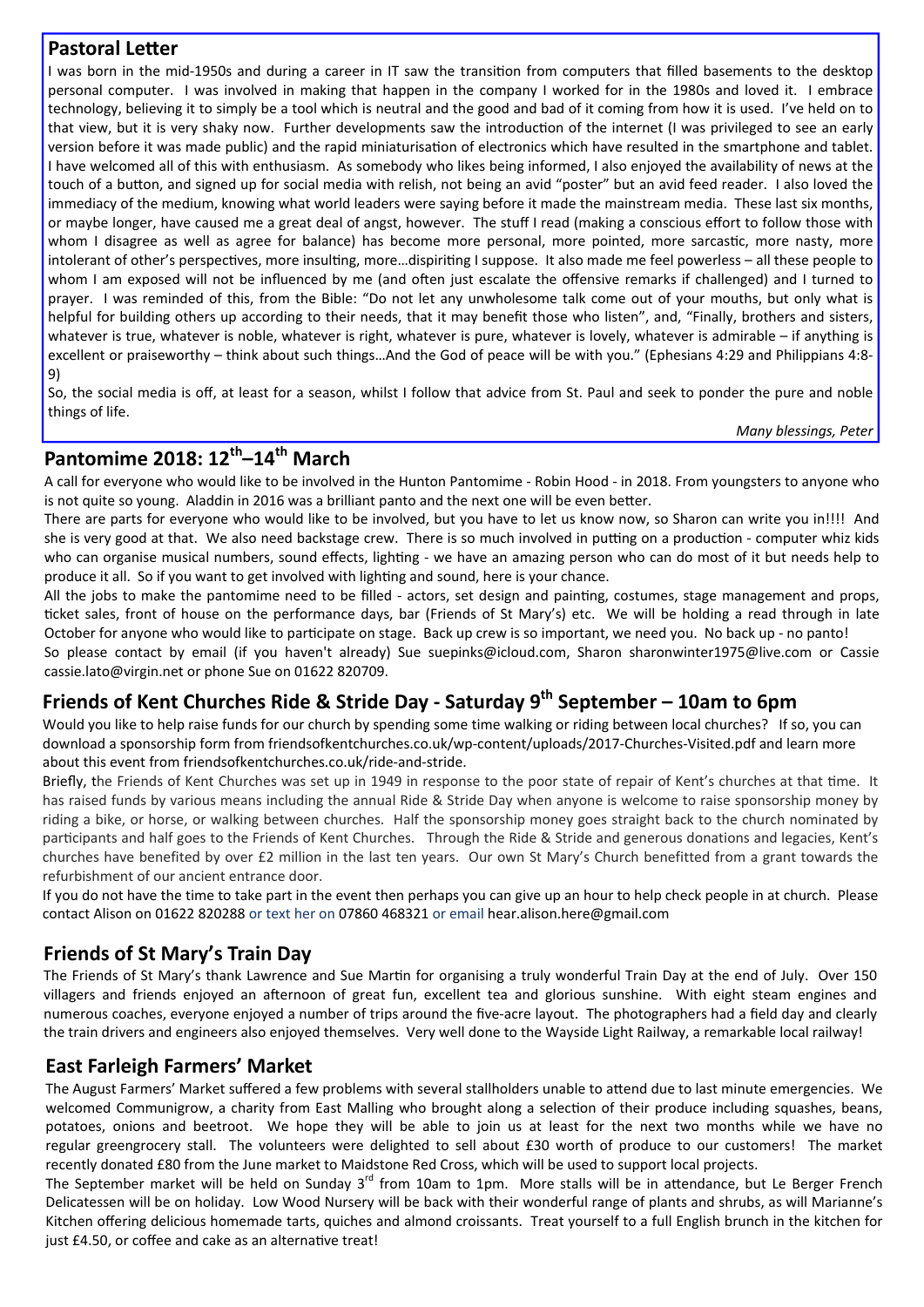## **Adopt a Cat?**

To all you cat lovers out there; I'm looking for some help with two cats.

Firstly, a beautiful 13-year-old tortoiseshell and white female cat (fully neutered) is in need of adoption. She is currently resident in Hunton but is seeking a new home, preferably in a dog free household, due to her owners relocating. Could you be her new, loving family?

Secondly, my neighbour and I seem to have been adopted by a tabby and white female cat. She's very friendly but was very hungry and a bit

skinny, so we think she may be a stray. Neither of us is in a position to take her in, so we are trying to find her owners, or failing that to rehome her before the winter. Do you recognise her?

If you can help with either cat please contact me using the Herald contact details on the front page.

Thank you, *Helen*

#### AdverƟsement

## **Pilates with Samantha**

Improves mobility, flexibility and strength Great for mental and physical well being

BEGINNER CLASSES

6-week course at Hunton Village Club Starting Friday 8<sup>th</sup> September at 9.30am

£6 per class or £30 for 6 weeks

Booking is essential Please contact me on 07799 763536

## **Water Main Replacement**

You'll probably have noticed that the B2163 at West Farleigh is currently closed whilst a new water main is laid. The good news is that Hunton Hill is next on the list. Whilst this will undoubtedly cause disruption, as the road will be closed throughout, it is long overdue and it will be good to see an end to the emergency repairs and road closures that became a regular occurrence last autumn and winter.

The parish council has been liaising with South East Water since the spring, but doesn't yet have a firm date for the commencement of works, although it is likely to be sometime in November. The work is scheduled to take 16 weeks, which includes a two-week embargo over the Christmas period when the road will be reopened. South East Water's project manager has been invited to attend the next parish council meeting on 18<sup>th</sup> September to give an update and we should be able to provide more information after that on the Hunton Facebook page and in the October Herald. Discussions have also been taking place with Nu-Venture buses with a view to maintaining the service, although this will probably require a revised route and timetable.

In the meantime, if you have any specific concerns that you wish to discuss please contact Helen Ward on 01622 820810 or email helen@helenward.org.

## **Harvest Festival**

You are invited to a Celebration Service at St Mary's Church, Hunton on Sunday 1<sup>st</sup> October at 5pm, followed by Harvest Supper in the village hall. Cash Bar from 6pm for supper at 6.30pm. Adults £6.50, Children (under 12) £5. Everyone welcome – bring family and friends. To reserve places for supper please contact:

Bridget on 01622 820059 bridget@invictanet.co.uk; Fay on 01622 820644 fay.joyce@btinternet.com or Lesley on 01622 820210 lesley.a.lee@btinternet.com

Please tell us if you, or anyone in your group, has any food allergies or hates so the volunteers can do their best to provide a supper for everyone. Supper places must be reserved and paid for by Monday  $25<sup>th</sup>$  September. Funds raised from this supper are for the maintenance of St Mary's Church.

## **Autumn Events at the Village Hall**

After our refreshing spring break with no events, we have three interesting ones planned for you at the village hall in the Autumn. Following their successful Shadows-style concert last year, the **Runaways Reformed** are back on Saturday 30<sup>th</sup> September, sporting two new members and their good ol' Rock'n'Roll. Tickets for this are available from Mike on 01622 820429 or Steve on 01622 820403; advance £10, on-the-door £12 if available. Ticket includes ploughman's at the interval; doors 7.30pm, music 8pm, plus the usual bar.

Later in the year we have two Applause Rural Touring supported events: A Taste of Latin music on Saturday 25<sup>th</sup> November, and Wind in the Willows, a puppetry adaptation for families on Friday 29<sup>th</sup> December. The Latin music is provided by a 5-piece band called **Sonrisa** (www.sonrisamusic.co.uk), who reside in the Midlands now, but they will take us from Spain to the Caribbean and Latin America…Caramba! Anyone missing a dose of **TrackDogs'** fine foot-tapping music, they are playing at a church in Cobham on Thursday  $14<sup>th</sup>$  September – a few Huntonians are going! Tickets from www.twowomenevents.com.

## **Local Orchestra Repeats Amazing Offer**

The Maidstone Symphony Orchestra is offering a HALF PRICE season ticket for FIVE Concerts at Mote Park – that's £55.00 for the best seats in the house OR as little as £25.00 elsewhere. Why go to London at twice the cost? Enjoy local classical music.

Next season's programme includes cellist and BBC Young Musician of the Year 2016, Sheku Kanneh-Mason, pianist Martin James Bartlett (BBC YMoY 2014), violinist Savitri Greer, oboist Olivier Stankiewicz and violinist Bartosz Woroch with some of the world's greatest "classics". The season kicks off on Saturday 14<sup>th</sup> October at 7.30pm when Savitri Grier joins the orchestra to perform Shostakovich – Festive Overture, Mendelssohn – Violin Concerto and Rachmaninov – Symphony No. 2.

Phone Nicci Whitaker on 07909 793475 or 01227 274448 to discuss your needs.

There is FREE car parking for concertgoers at the Mote, and bar facilities available in the interval. The full programme and details of prices for individual concerts can be found on the orchestra's website mso.org.uk.